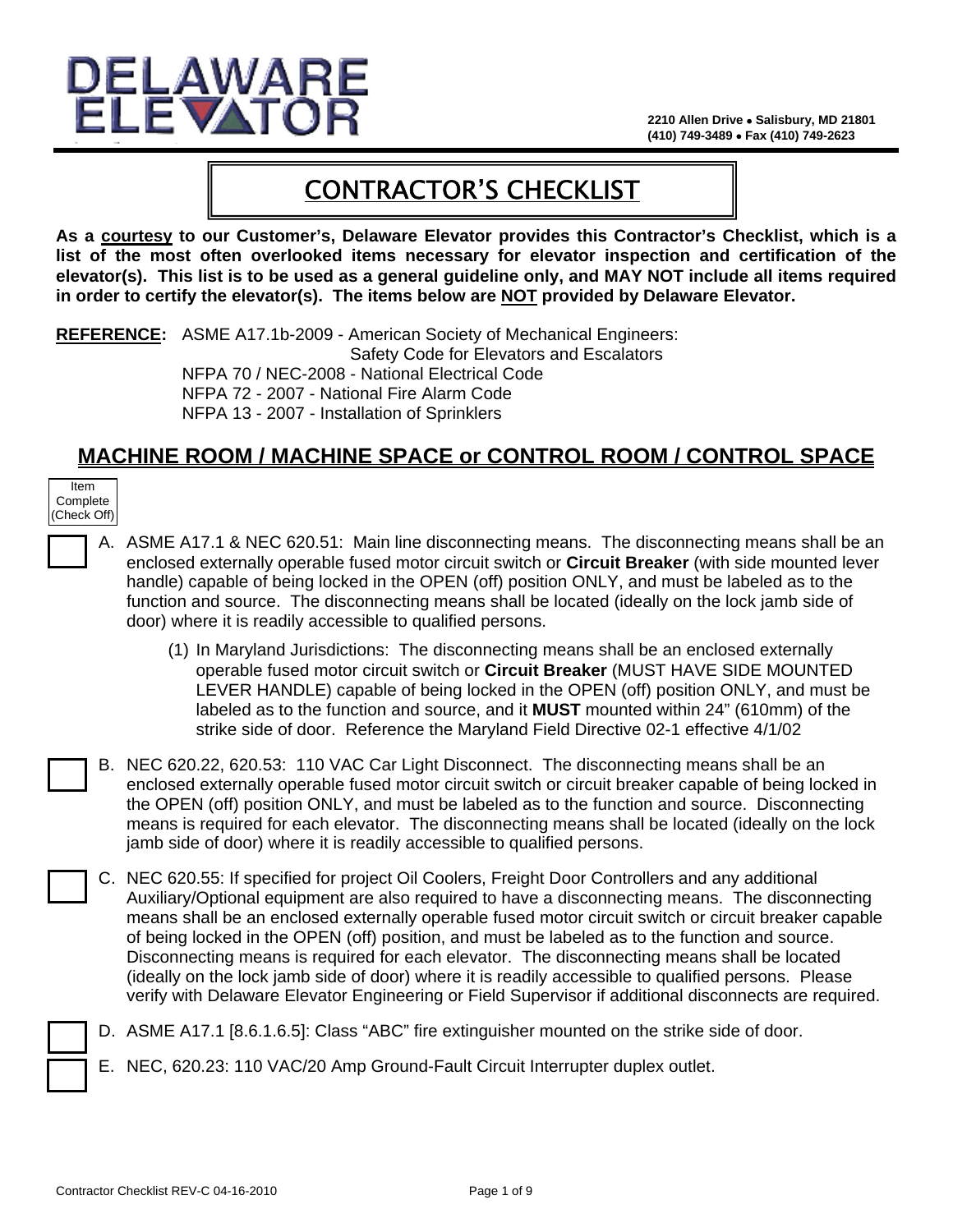## **MACHINE ROOM / SPACE or CONTROL ROOM / SPACE CONTINUED**

| Item<br>Complete<br>(Check Off) |    |                                                                                                                                                                                                                                                                                                                                                                                                                                                                                                                                |
|---------------------------------|----|--------------------------------------------------------------------------------------------------------------------------------------------------------------------------------------------------------------------------------------------------------------------------------------------------------------------------------------------------------------------------------------------------------------------------------------------------------------------------------------------------------------------------------|
|                                 |    | F. ASME A17.1 [2.7.9.1]: Permanent light fixture(s) with guard and switch. Light switch to be located on<br>strike side of door. Minimum light level in machine room to 19 foot candles measured at the machine<br>room/space or control room/space floor.                                                                                                                                                                                                                                                                     |
|                                 |    | *G. ASME A17.1 [2.8.3.3.2]: If Fire Marshall requires sprinkler heads there must be a heat sensor a<br>maximum of 24" (610mm) of each head or a dedicated sprinkler flow switch to activate shunt trip<br>breaker to remove power from elevator prior to the application of water (reference Note 2 below).                                                                                                                                                                                                                    |
|                                 |    | H. ASME A17.1 [2.27.3.2.1]: For Fire Recall, there must be an initiating device (NFPA 72) in the<br>machine room/space or control room/space that will furnish dry contacts** brought to elevator<br>controller for recall and second set of dry contacts for annunciation.                                                                                                                                                                                                                                                    |
|                                 |    | **Dry contacts for elevator recall must be 115VAC with a 10MA contact rating and should be<br>arranged as follows:                                                                                                                                                                                                                                                                                                                                                                                                             |
|                                 |    | Normally open (close to indicate fire) for annunciator from hoistway & machine room/space or<br>control room/space                                                                                                                                                                                                                                                                                                                                                                                                             |
|                                 |    | Normally closed (open to indicate fire) from hatch, machine room/space or control room/space,<br>lobbies                                                                                                                                                                                                                                                                                                                                                                                                                       |
|                                 |    | (Arrangement shown above is typical, VERIFY with Field Supervisor is this is applicable for your project.)                                                                                                                                                                                                                                                                                                                                                                                                                     |
|                                 | L. | ASME A17.1 [2.7.1.1.2 & 2.7.3.4.1]: Door must be fire rated commensurate with wall, self closing and<br>self locking. Must not be able to be left unlocked - always keyed entry - keyless exit.                                                                                                                                                                                                                                                                                                                                |
|                                 |    | J.NEC 620.21: All wiring in elevator machine room/space or control room/space must be in conduit,<br>including phone wires.                                                                                                                                                                                                                                                                                                                                                                                                    |
|                                 |    | K. ASME A17.1 [2.8.1]: Equipment, pipe, conduit, etc. not directly related to the elevator are not allowed<br>in elevator areas including hoistway and machine room/space or control room/space.                                                                                                                                                                                                                                                                                                                               |
|                                 |    | L. ASME A17.1 [2.7.9.2]: Machine rooms/spaces or control rooms/spaces shall be provided with natural or<br>mechanical means to keep the ambient air temperature and humidity in the range specified by the<br>elevator equipment manufacturer to ensure safe and normal operation of the elevator. The temperature<br>and humidity range shall be permanently posted in the machine room. HVAC Equipment MUST NOT be<br>mounted above ANY elevator equipment. Temp. Range 60 F. - 90 F. Humidity Max: 90% (Non-<br>condensing) |
|                                 |    | *M. If elevator is to run on emergency power – it must be tested on emergency power. Machine<br>room/space or control room/space lights, HVAC, elevator car lights, & pit lights must also be on<br>generator (reference Note 3 below).                                                                                                                                                                                                                                                                                        |
|                                 |    | N. ASME A17.1 [2.27.1.1]: General Contractor to provide dedicated analog telephone line (1 for each<br>elevator) in conduit to elevator controller.                                                                                                                                                                                                                                                                                                                                                                            |
|                                 |    | O. ASME A17.1 [2.7.8.4]: If Applicable, General Contractor must provide a means to facilitate two-way<br>communication between elevator and remote machine or control rooms (See ASME A17.1, Section<br>1.3 for definition of "Remote").                                                                                                                                                                                                                                                                                       |
|                                 |    | P. ASME A17.1 [2.7.3]: Permanent and unobstructed means of access shall be provided to machine<br>rooms, machine spaces, control rooms, and control spaces.                                                                                                                                                                                                                                                                                                                                                                    |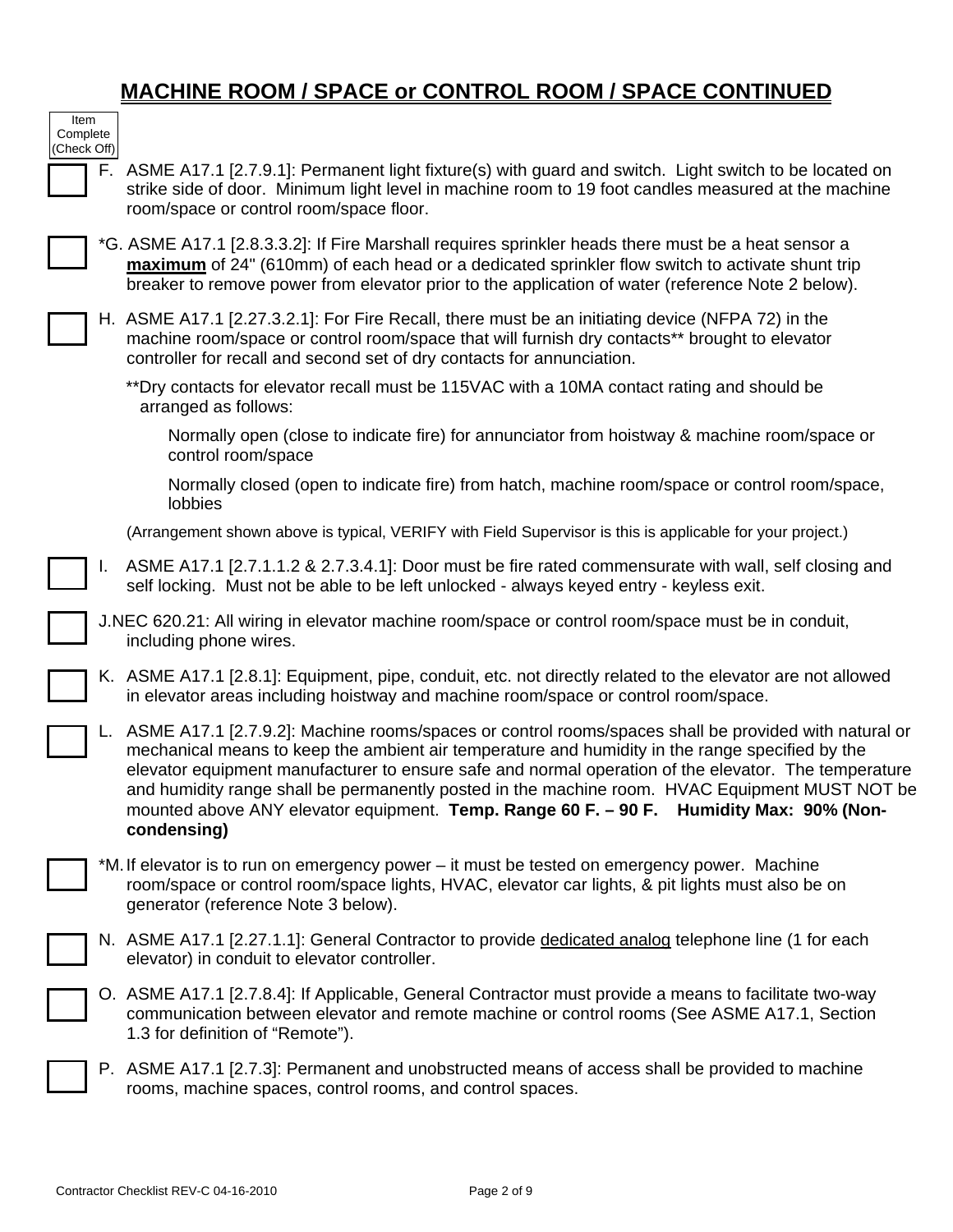## **MACHINE ROOM / SPACE or CONTROL ROOM / SPACE CONTINUED**

| Item                    |  |  |
|-------------------------|--|--|
| Complete<br>(Check Off) |  |  |
|                         |  |  |

Q. ASME A17.1 [2.27.1.1.4]: If the elevator travel is 60'-0" or greater General Contractor must provide a means to facilitate two-way communication accessible to emergency personnel between each elevator and machine room/space or control room/space.

R. ASME A17.1 [2.8.1]: Equipment not directly related to the elevator is NOT permitted to be in the elevator machine room/space or control room/space.

\*S. ASME A17.1 [3.26.10 & 2.27.2]: If Battery Lowering Emergency Power is supplied; General Contractor must provide a means for elevator controller to determine the difference between PLANNED & UNPLANNED POWER OUTAGES (reference Note 1 below).

- \*T. ASME A17.1 [2.27.2]: If an Emergency Power Generator supplied, General Contractor must provide an Automatic Transfer Switch with contacts (reference Note 3 below).
- U. Traction Elevators: Install properly sized steel hoisting beam in machine room/space. Hoist beam to be located over each traction machine (reference elevator layout drawings).

#### \*NOTES:

- 1. The Main Disconnecting means located in the elevator machine room MUST be equipped with Auxiliary Contacts with wiring brought to the elevator controller by the Electrical Contractor and/or Fire Alarm Contractor. The purpose of these contacts is to tell the elevator control system the difference between a Planned and an Unplanned power outage. Auxiliary contacts must work the same as disconnecting means contacts (i.e. Disconnecting Means Closed = Auxiliary Contacts CLOSED / Disconnecting Means Open = Auxiliary Contacts OPEN). Applies to Hydraulic Elevators only with Battery Lowering.
- 2. The Shunt Trip Breaker (if supplied) MUST also have Auxiliary Contacts. The Auxiliary Contacts indicate a "Shunt Trip", (Shunt Trip "OFF" = Auxiliary Contacts OPEN / Shunt Trip "ON" = Auxiliary Contacts CLOSED). These contacts are to be supplied with wiring brought to the elevator controller by the Electrical Contractor.
	- NFPA 72 [6.15.4.4]: Control circuits to shut down elevator power shall be monitored for presence of operating voltage. Loss of voltage to the control circuit for the disconnecting means shall cause a supervisory signal to be indicated at the control unit and required remote annunicators.
- 3. In the event an Emergency Back-Up Power Generator is provided the following additional items must be provided.
	- Two Conductors from Auxiliary Contact (Normally Closed) on the generator automatic power transfer switch MUST be brought to the elevator controller located in the elevator machine room (Work to be performed by Electrical Contractor).
	- A Pre-Transfer Contact (Normally Open) is also required for testing of elevator emergency power. An additional two conductors from this contact MUST also be brought to the elevator controller located in the elevator machine room (Work to be performed by Electrical Contractor).
	- A 30 second MINIMUM time delay required before transfer of "Normal" to "Generator" power occurs. This delay is required during elevator testing only, and prevents both the "Grid" and "Generator" power from occurring at the same time.

### Battery Lowering Auxiliary Contact Schematic

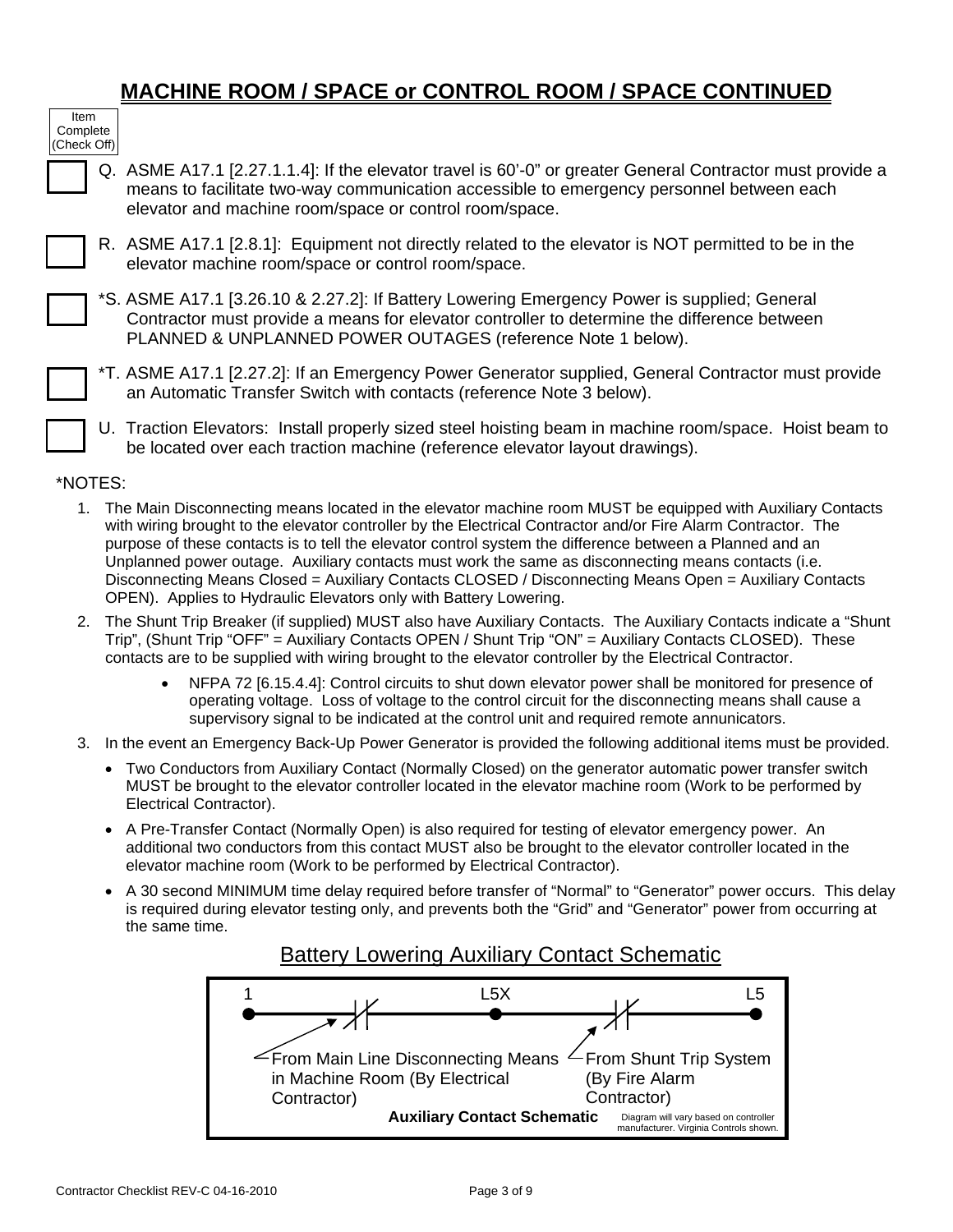

|  | *A. ASME A17.1 [2.8.3.3.2]: If sprinkler is required by the Fire Marshall there must be a means to<br>disconnect the main line power supply prior to the application of water to the affected elevator. An<br>initiating device (See NFPA 72 Section 6.15.3) with dry contacts to elevator controller for recall and<br>second set of dry contacts for annunciation. Sprinkler head must have guard. |
|--|------------------------------------------------------------------------------------------------------------------------------------------------------------------------------------------------------------------------------------------------------------------------------------------------------------------------------------------------------------------------------------------------------|
|  | **Dry contacts for elevator recall must be 115VAC with a 10MA contact rating and should be<br>arranged as follows:                                                                                                                                                                                                                                                                                   |
|  | Normally open (close to indicate fire) for annunciator from hoistway & machine room<br>Normally closed (open to indicate fire) from hatch, machine room, lobbies                                                                                                                                                                                                                                     |
|  | (Arrangement shown above is typical, VERIFY with Field Supervisor is this is applicable for your project.)                                                                                                                                                                                                                                                                                           |
|  | B. ASME A17.1 [2.1.4]: Ventilation as per local building code.                                                                                                                                                                                                                                                                                                                                       |
|  | C. ASME A17.1 [2.4.7]: Equipment must not encroach on 43" (1092mm) clearance space with elevator<br>at its maximum upward travel.                                                                                                                                                                                                                                                                    |
|  | D. ASME A17.1 [2.7.6.3.4]: Governor access door, code compliant stairs, ladders, and work platforms<br>for access to the governor area as required.                                                                                                                                                                                                                                                  |
|  | E. Install properly sized hoisting beam the overhead of each elevator. Hoist beam MUST run side to<br>side in the hoistway and be centered over the main guide rails (reference elevator layout drawings).                                                                                                                                                                                           |

### \*NOTES:

Item Complete (Check Off)

> 1. One method of disconnecting power is the use of a heat sensor within 24" (610mm) to activate the shunt trip breaker, thus removing power from the elevator.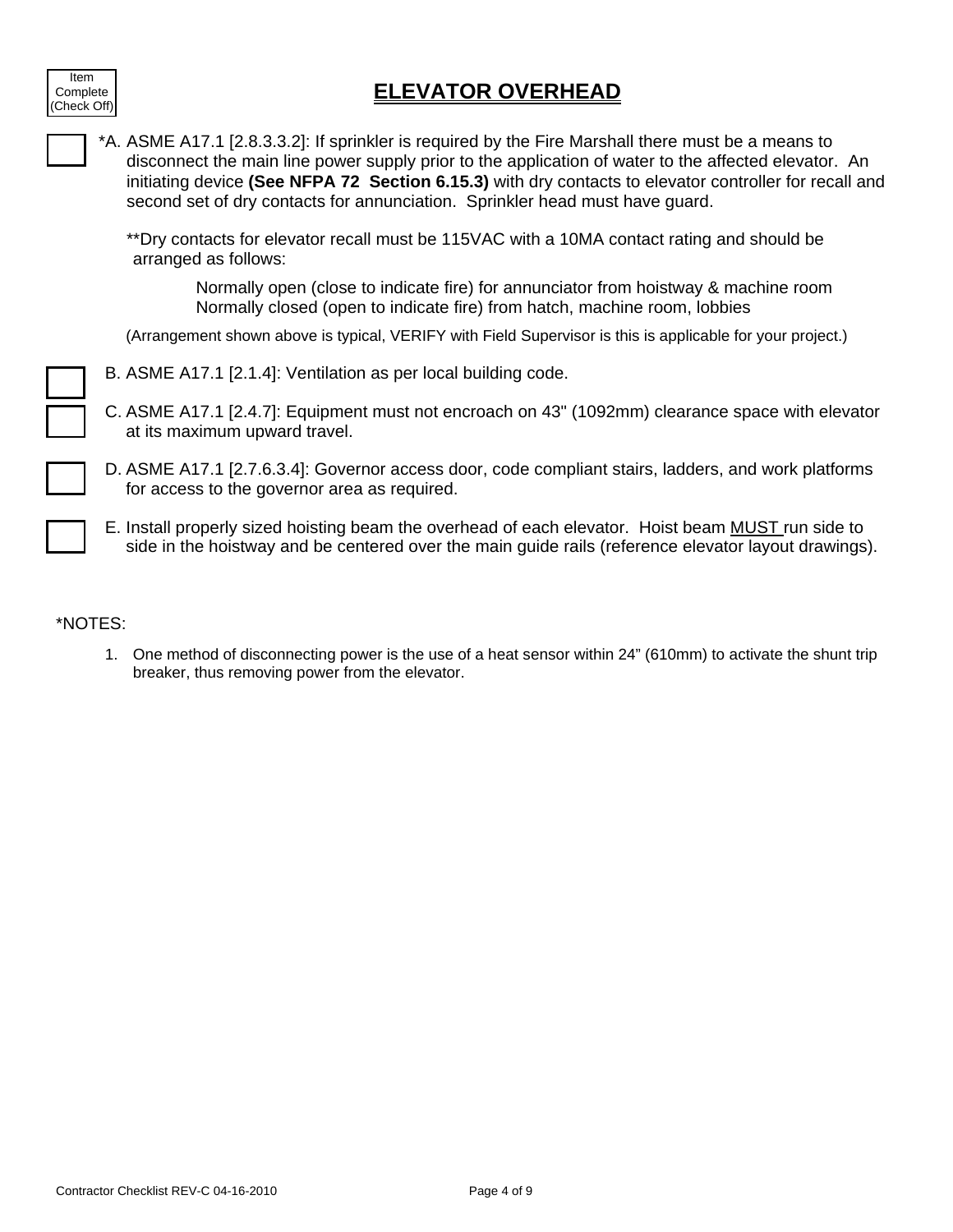## **ELEVATOR LOBBIES (Each Floor)**

| ltem<br>Complete<br>(Check Off) |  |  |
|---------------------------------|--|--|
|                                 |  |  |
|                                 |  |  |

A. ASME A17.1 [2.11.10.2]: Permanent lighting with a MINIMUM illumination of 10 foot candles measured at the landing sill with elevator door closed.

- B. Finished flooring level to elevator sill.
- C. ASME A17.1 [2.27.3.2.1]: For Phase 1 Fire Recall, there must be an initiating device (NFPA 72) in each elevator lobby that will furnish dry contacts\*\* brought to elevator controller for recall.

\*\*Dry contacts for elevator recall must be 115VAC with a 10MA contact rating and should be arranged as follows:

Normally open (close to indicate fire) for annunciator from hoistway & machine room Normally closed (open to indicate fire) from hatch, machine room, lobbies

(Arrangement shown above is typical, VERIFY with Field Supervisor is this is applicable for your project.)

- D. OSHA compliant Removable Guardrail Systems at each landing. Reference examples below.
- E. OSHA Protection from falling objects: [29CFR1926.502(j)(4)] Where tools, equipment, or materials are piled higher than the top edge of a toeboard, paneling or screening shall be erected from the walking/working surface or toeboard to the top of a guardrail system's top-rail or mid-rail, for a distance sufficient to protect employees below.

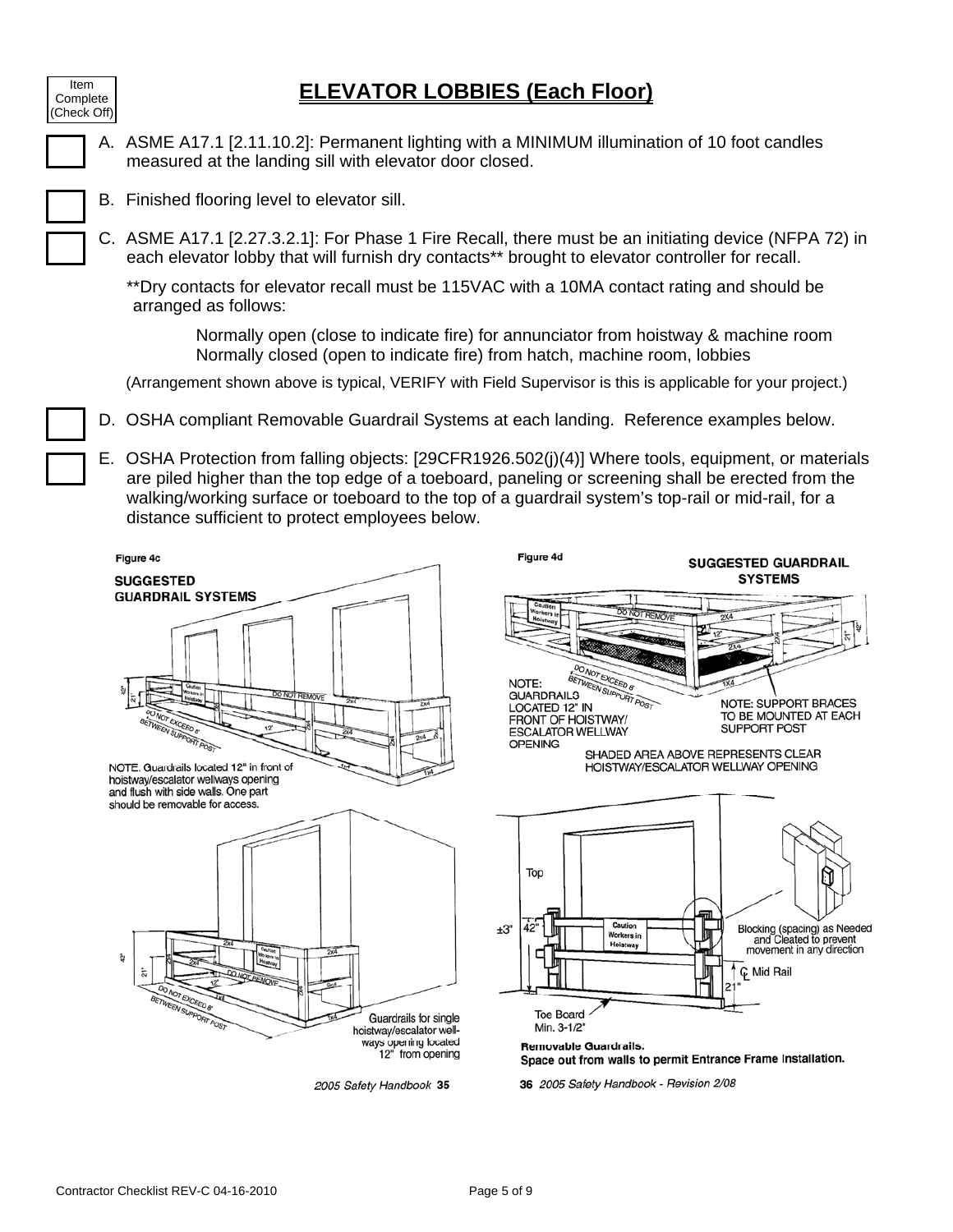## **ELEVATOR HOISTWAY**

| Item<br>Complete<br>(Check Off) |  |  |  |
|---------------------------------|--|--|--|
|                                 |  |  |  |
|                                 |  |  |  |

- A. ALL holes and penetrations MUST be patched, filled, and fire stopped in order to maintain the required fire rating of the hoistway enclosure.
- B. Hoistway Entrance walls and finished floor at entrance are NOT to be installed until after door frames are completely installed and aligned. Please reference elevator layout drawings for size and location of minimum permissible rough openings. Minimum permissible rough opening is 12" wider and 8" higher than clear door opening (i.e. 3'-6" Wide x 7'-0" High Clear Opening would require a Rough Opening of 4'-6" Wide x 7'-8" High).
- C. Corridor lines and finish floor height at each landing MUST be marked in order to install hoistway entrances.
	- D. ALL elevator door frames to be grouted in place and fire stopped.
	- E. ALL elevator door sills to be grouted the full length of sill.
	- F. ASME A17.1 [2.1.4]: Ventilation as per local building code.
	- G. ASME A17.1 [2.1.6]: Inside of the hoistway shall have flush surfaces. Unavoidable projections, recesses, and/or setbacks in excess of 4" MUST be beveled at an angle not less than 75 degrees with horizontal or covered/screened with wire material with a minimum thickness of 0.0437" (1.11mm) with openings less than 1" (25mm) and is supported so that it will not deflect more than 1" (25mm) when 100 pound force is applied horizontally at any point.
- H. ASME A17.1 [2.8.1]: Equipment not directly related to the elevator is NOT permitted to be in the elevator hoistway.
- ASME A17.1 [2.8.1]: Equipment, pipe, conduit, etc. not directly related to the elevator are not allowed in elevator areas including hoistway and machine room. This includes Sprinkler Lines, Risers, and Returns.
	- J. Hoistway to be plumb with a Maximum Variation of 1" over the entire height of hoistway.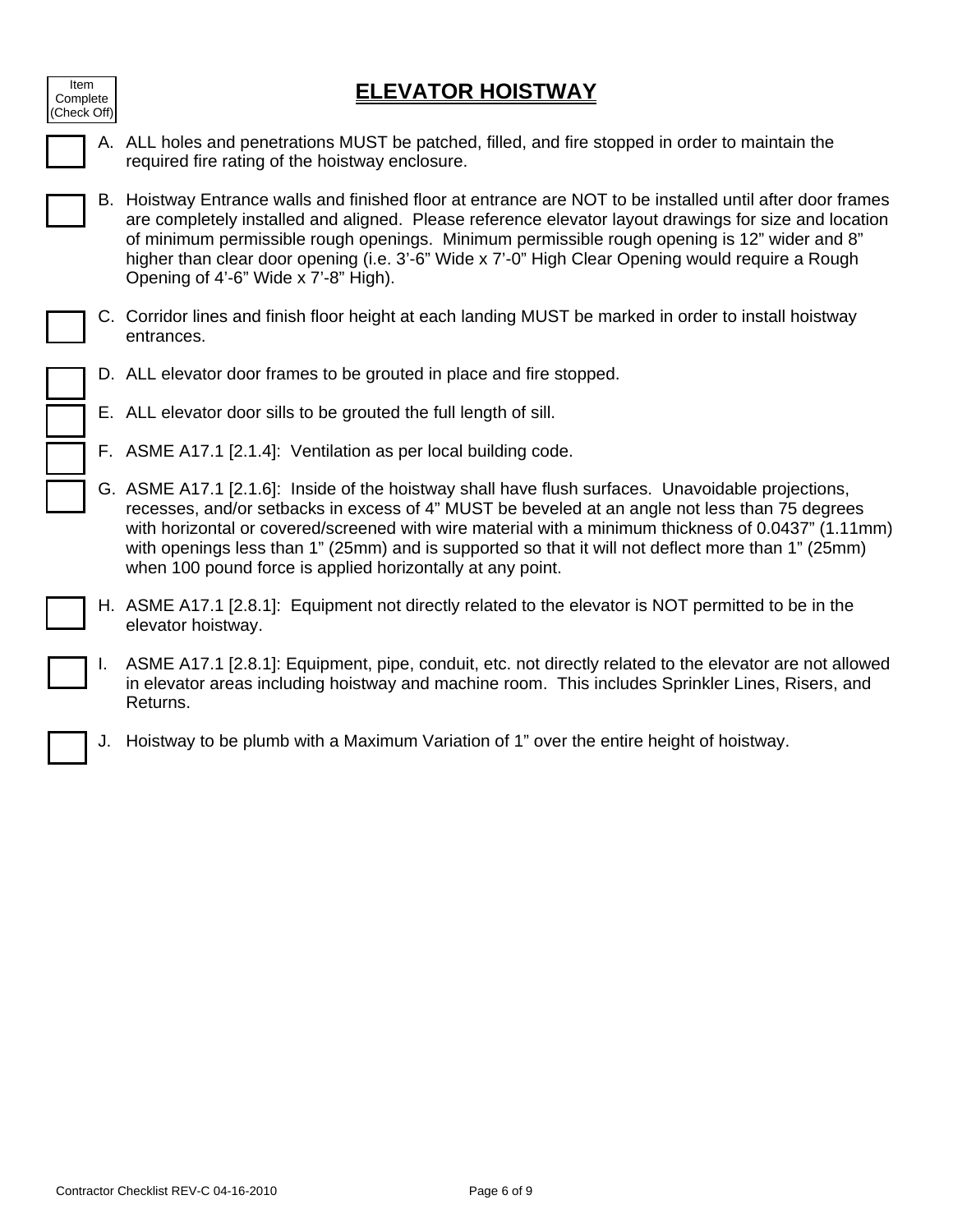| Item<br>Complete<br>(Check Off) |  |  |  |
|---------------------------------|--|--|--|
|                                 |  |  |  |
|                                 |  |  |  |

## **ELEVATOR PITS**

|    | A. ASME A17.1 [2.2.4]: There shall be installed in the pit of each elevator, where the pit extends more<br>than 35 inches (900 mm) below the sill of the pit access door, a fixed vertical ladder of<br>noncombustible material, located within reach of the access door. The ladder shall extend not less<br>than 48 inches (1200 mm) above the sill of the access door. The rungs, cleats, or steps shall be a<br>MINIMUM of 16 inches (400 mm) wide on 12 inch (305 mm) centers. Rungs shall have a MINIMUM<br>of 4 1/2 inches (115 mm) from center of rung to the wall or obstruction. |
|----|--------------------------------------------------------------------------------------------------------------------------------------------------------------------------------------------------------------------------------------------------------------------------------------------------------------------------------------------------------------------------------------------------------------------------------------------------------------------------------------------------------------------------------------------------------------------------------------------|
|    | B. NEC 620.24, ASME A17.1 [2.2.5]: 110 VAC/20 Amp Ground-Fault Circuit Interrupter duplex outlet<br>located so that it is accessible with elevator on compressed buffers. Outlet to be NEMA 4 rated.                                                                                                                                                                                                                                                                                                                                                                                       |
|    | C. NEC 620.24, ASME A17.1 [2.2.5]: Permanent NEMA 4 rated light fixture and switch to be furnished.<br>Light to be located below elevator when on compressed buffers. Minimum acceptable light level is 10<br>foot candles measured at the pit floor. Light bulbs shall be externally guarded to prevent contact and<br>accidental breakage. Light switch to be located on the ladder side, so it is readily accessible from the<br>pit access door.                                                                                                                                       |
|    | D. ASME A17.1 [2.8.3], NFPA 13: If a sprinkler system is required by the Fire Marshall; the sprinkler<br>head(s) must be side spray type, guarded and within 24" of pit floor.                                                                                                                                                                                                                                                                                                                                                                                                             |
|    | E. ALL holes and penetrations MUST be patched, filled, and fire stopped in order to maintain the<br>required fire rating of the hoistway enclosure.                                                                                                                                                                                                                                                                                                                                                                                                                                        |
|    | F. ASME A17.1 [2.2.2.4]: Drains and sump pumps, where provided, shall comply with the applicable<br>plumbing code, and they shall be provided with a positive means to prevent water, gases, and odors<br>from entering the hoistway and shall not be connected to sewers.                                                                                                                                                                                                                                                                                                                 |
|    | ASME A17.1 [2.2.2.5]: In elevators provided with Firefighters' Emergency Operation, a drain or sump<br>pump shall be provided. Sump pump/Drain shall have the capacity to remove a minimum 3000<br>gallons per hour per elevator.                                                                                                                                                                                                                                                                                                                                                          |
|    | ASME A17.1 [2.2.2.6]: Sumps and sump pumps in pits, where provided, shall be covered. The cover<br>shall be secured and level with the pit floor.                                                                                                                                                                                                                                                                                                                                                                                                                                          |
|    | Refer to Local Plumbing Code for Oil / Water Separator (Oil Minder) requirements                                                                                                                                                                                                                                                                                                                                                                                                                                                                                                           |
|    | G. All electrical equipment located less than 4 feet (1219 mm) above the pit floor shall be weatherproof<br>(NEMA 4).                                                                                                                                                                                                                                                                                                                                                                                                                                                                      |
|    | Exception: Earthquake protective devices conforming to the requirements of ASME A17.1 [8.4.10.1.1]                                                                                                                                                                                                                                                                                                                                                                                                                                                                                         |
|    | H. Wiring shall be identified for use in wet locations in accordance with the requirements in ASME/NFPA<br>70.                                                                                                                                                                                                                                                                                                                                                                                                                                                                             |
| ı. | All wiring (All Trades) run between elevator pit and machine room MUST be in conduit.                                                                                                                                                                                                                                                                                                                                                                                                                                                                                                      |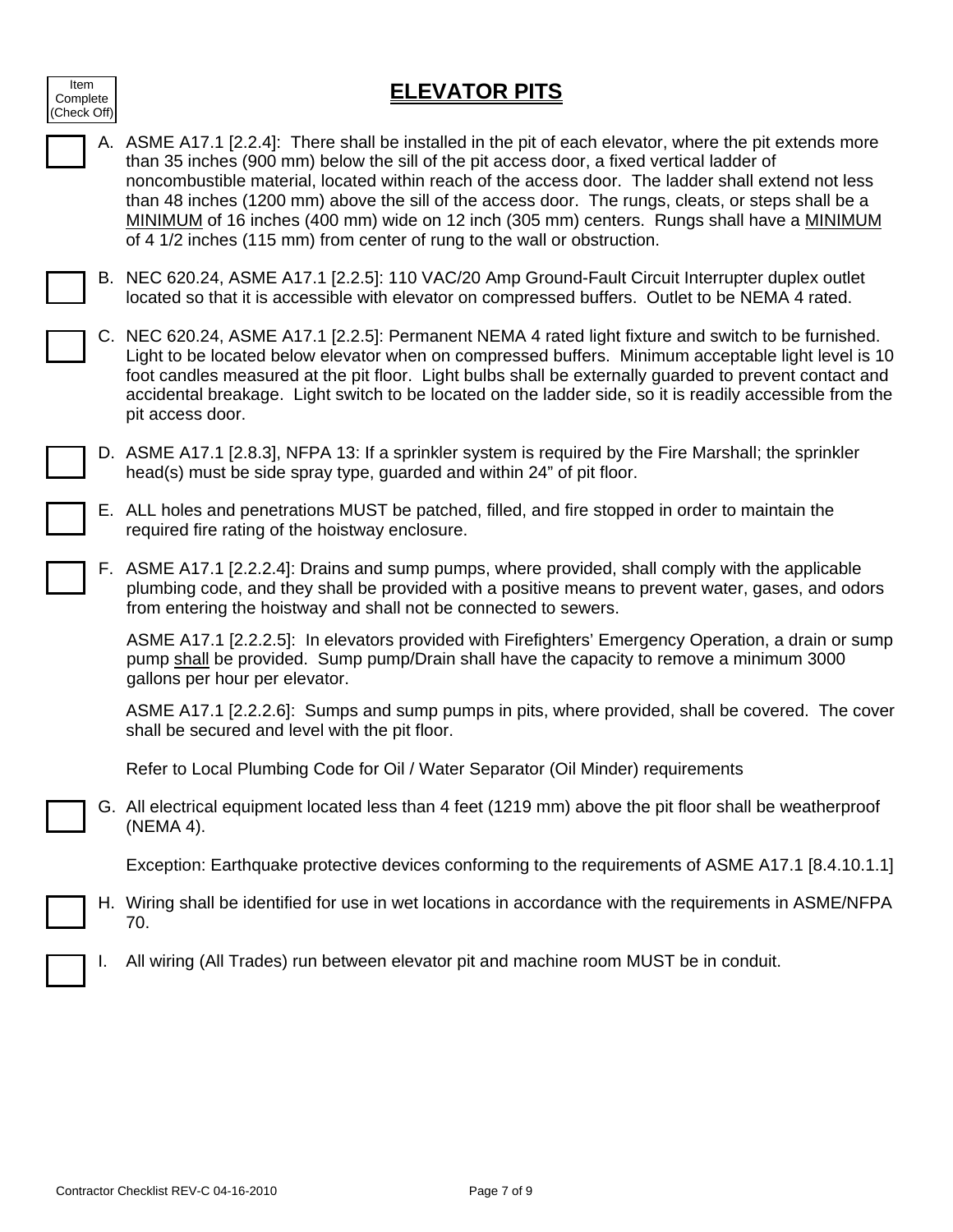## **ELEVATOR CAB**



- \*A. ASME A17.1 [2.14.2]: Finish flooring level with elevator car door sill, and any cab interior finishes must comply with the requirements stated below.
- B. ASME A17.1 [2.27.1.1]: Two-way communication between elevator car and a location staffed by authorized personnel shall be provided. Reference Item N under Machine Room section above.

### \*NOTES:

1. Flooring material and adhesives MUST meet the requirements below as stated in A17.1. Proper documentation showing compliance with the requirements below MUST be readily available for the Elevator Inspector.

### **2.14.2 Passenger-Car Enclosures**

### **2.14.2.1 Material for Car Enclosures, Enclosure Linings, and Floor Coverings.**

All materials exposed to the car interior and the hoistway shall be metal, glass, or shall conform to 2.14.2.1.1 through 2.14.2.1.6.

- **2.14.2.1.1:** Materials in their end-use configuration, other than those covered by 2.14.2.1.2 through 2.14.2.1.6 shall conform to the following requirements, based on the tests conducted in accordance with the requirements of ASTM E 84, ANSI/UL 723, NFPA 252, or CAN/ULC-S102.2, whichever is applicable:
	- *(a)* flame spread rating of 0 to 75
	- *(b)* smoke development of 0 to 450
- **2.14.2.1.2:** In jurisdictions enforcing the NBCC, where the building is designated by the building code as a high building, materials in their end-use configuration shall have:
	- *(a)* a flame spread rating for walls and ceiling of 0 to 25 with smoke development of 0 to 100 based on the test conducted in accordance with the requirements of CAN/ULC-S102
	- *(b)* a flame spread rating for floor surfaces of 0 to 300 with smoke development of 0 to 300, based on the test conducted in accordance with the requirements of CAN/ULC-S102.2
- **2.14.2.1.3:** Napped, tufted, woven, looped, and similar materials in their end-use configuration on car enclosure walls shall conform to 8.3.7 or the NBCC and NFCC, whichever is applicable. The enclosure walls to which this material is attached shall conform to 2.14.2.1.1.
- **2.14.2.1.4:** Padded protective linings, for temporary use in passenger cars during the handling of freight, shall be of materials conforming to either 2.14.2.1.1 or 2.14.2.1.3, whichever is applicable. The protective lining shall clear the floor by not less than 100 mm (4 in.).
- **2.14.2.1.5:** Floor covering, underlayment, and its adhesive shall have a critical radiant flux of not less than 0.45 W/cm2, as measured by ASTM E 648 or conform to the requirements of the NBCC and ULC standard CAN/ULC-S102.2, whichever is applicable.